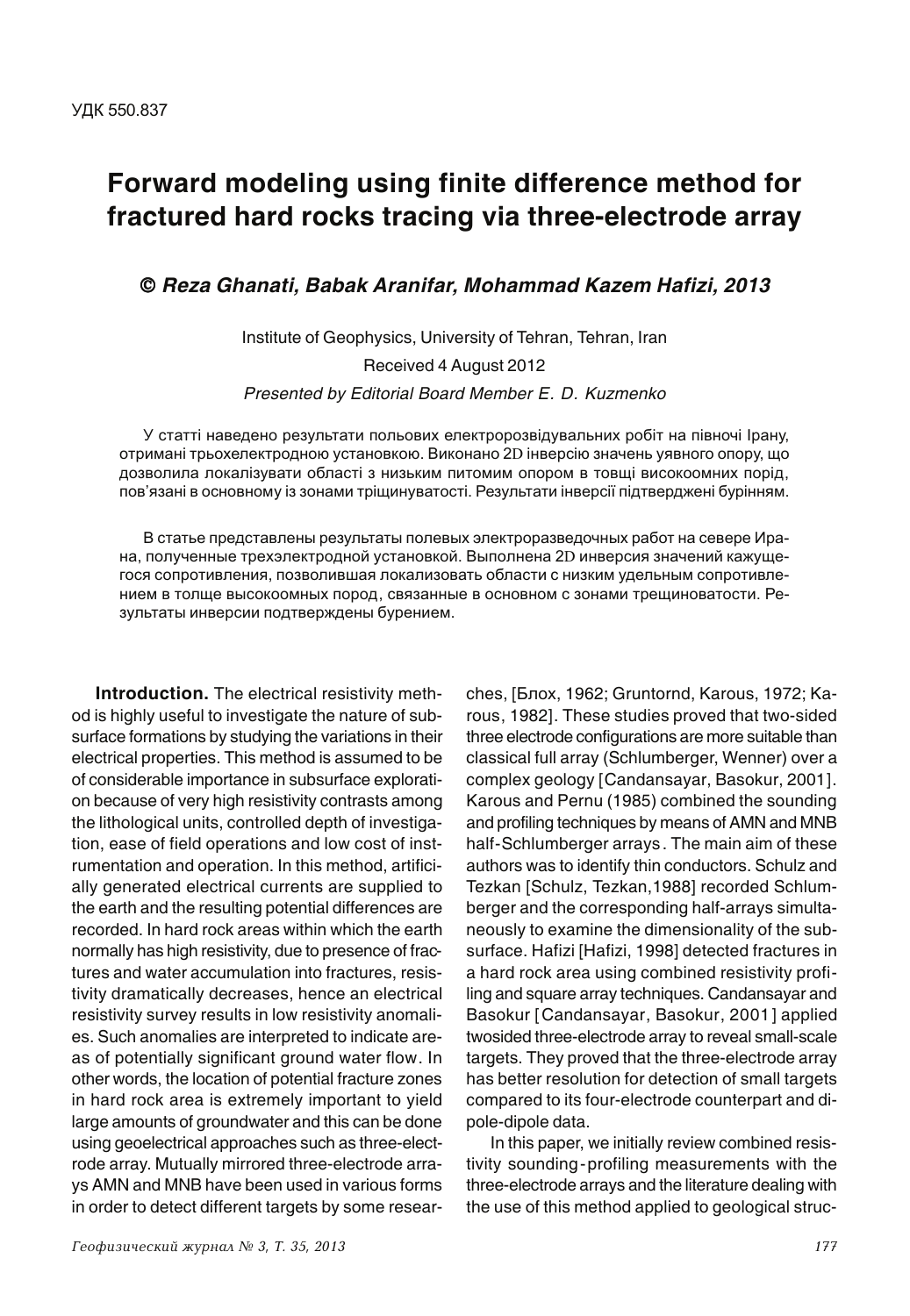tures. Then, we describe the modeling process in the software using the finite difference method: In addition in order to evaluate the software accuracy, we compared the results obtained from the provided software, the "Exact solution" (obtained from the electrical image theory [Telford et al., 1976] and the results of Res2DMod commercial software). Finally we discuss the pseudo-section and inverted section derived both from the field and modeling data.

**Description of the combined resistivity sounding-profiling system.** This array is a combination of two electrode arrays with three electrodes ( one current electrode is placed at infinity) which are similar to the two-half Schlumberger setup with the current electrode at the left and the right, respectively. The infinity current electrode is perpendicular to the profiling strike. In the field procedure, two apparent-resistivity values are measured by switching on the current between two current electrodes that are located on the left- and right-hand sides of the array center. The resistivity data from such asymmetrical arrays can be processed and presented in various ways to emphasize the different survey objectives, e. g. bed rock topography, conductive or resistive dykes, contacts between rock formations with different resistivity [Karous, Pernu, 1985].

Fig. 1 shows a scheme of the combined sounding-profiling array. The apparent resistivity associated with this array for the left and the right half-Schlumberger configurations is calculated with the following formula:

$$
\rho_a = 2\pi \frac{\Delta V}{I\left[\frac{(L_i + d)(L_i - d)}{2d}\right]}.
$$
 (1)

Where  $I$  indicates current injected into the ground,  $V$  denotes the voltage difference between potential electrodes,  $L_i$  is the distance of the current electrodes ( $A$  and  $B$ ) from the configuration center and  $d$  shows the distance of two potential electrodes



Fig. 1. Schem of the combined sounding-profiling array (two three electrode arrays AMN & MNB).

for the *ith* reading. According to the principle of superposition, the apparent resistivities  $\rho_a^{ik}$  for the corresponding symmetrical Schlumberger array are the mean values of those for the two three-electrode arrays AMN and MNB [Karous, Pernu, 1985]:

$$
\rho_a^{ik} = \frac{\rho_A^{ik} + \rho_B^{ik}}{2}, \quad i = 1, ..., M, \quad k = 1, ..., N. \tag{2}
$$

One advantage of this array is that it is able to detect vertical contacts, as dykes and steeply dipping faults [Karous, Pernu, 1985]. Sounding-profiling measurements are mutually carried out in two opposite directions. Profiling curves obtained for AMN and MNB arrays, due to existence of anomaly, intersect each other. In other words, the inequality between the apparent resistivity values obtained from the corresponding AMN and MNB configurations can be used to locate a resistivity heterogeneity along the profile direction [Candansayar et al., 1999]. In combined sounding-profiling array additional to computation of resistivity curves for AMN and MNB based on distance, the so-called gradient transformation which has been proposed by Karous [1979, 1982] given as:

$$
G^{ik} = \frac{\rho_A^{ik}}{\rho_A^{i, k+1}} + \frac{\rho_B^{ik}}{\rho_B^{i, k-1}} - 2.
$$
 (3)

Where  $G$  indicates Gradient Transformation,  $i$  denotes the number of the reading in the left- and rightarrays and  $k$  is the number of the sounding station.

This transformation generates profile curves of gradient  $G$  with sharp local maxima above the mentioned anomalies.

**Modeling using finite difference method.** In the forward modeling problem, the subsurface resistivity distribution is specified a priori and the purpose is to calculate the apparent resistivity that would be measured by a survey over such resistivity distribution. A forward modeling subroutine is in fact as an essential part of any inversion program since it is necessary to calculate the apparent resistivity values for the model produced by the inversion routine to see whether is agrees with the measured values. A limited number of numerical solutions of 3D direct current (DC) resistivity problem have been discussed in the geophysical literature. These solutions have been obtained using integral equation or finite difference and finite element approaches [Roy, 2008]. Each method has its own par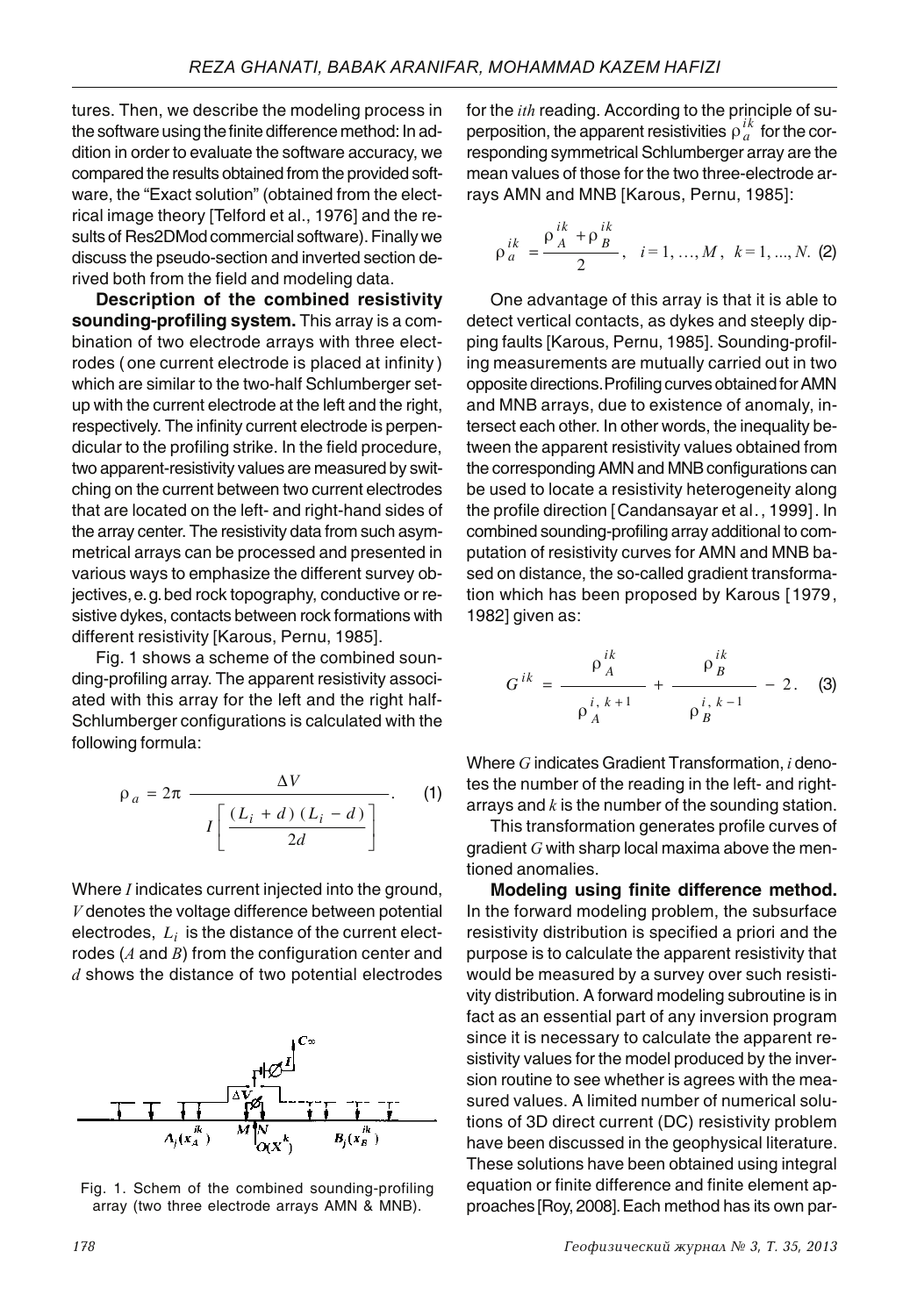ticular advantages and is better suitable for specific geometrics. The integral equation method, for instance, only considers the charge on the surface of a body. The 3D forward modeling using the integral equation technique is very fast and requires less computer memory, but is restricted only to certain model geometrics. Finite-difference and finite-element methods, however, are suitable for modeling an arbitrarily complex 3D earth. Dey and Morrison [Dey, Morrison, 1979 b] developed a 3D finite difference algorithm to evaluate the potential for a point current source. In engineering and environmental surveys the subsurface can have an arbitrary resistivity distribution, so the finite difference and finite element methods are usually the only viable choice [Loke, 2004].

Hence, in this study, for calculating the following equation which governs the 3D geoelectric field resulted by a point source, we applied finite difference method:

$$
[\sigma(X, Y, Z) \nabla \varphi (X, Y, Z)] -
$$

$$
- I/\Delta V [\delta (X - X_{\downarrow_S}) \delta (Y - Y_{\downarrow_S}) \times
$$

$$
\times \delta (Z - Z_{\downarrow_S})], \qquad (4)
$$

where  $\sigma$  represents the conductivity,  $I$  is the injected current,  $\delta$  is the electrical potential. Subject to the following boundary conditions, equations (5) and (6) indicate Neumann Dirac delta function, and  $X \downarrow_{s}$ ,  $Y_{\perp_{\mathcal{S}}}$ ,  $Z_{\perp_{\mathcal{S}}}$  are coordinates of the point source of injected current  $\varphi$  is and mixed boundary conditions, respectively [Dey, Morrison, 1979b]:

$$
\frac{\partial \varphi}{\partial n} = 0 \in \Gamma_s , \qquad (5)
$$

$$
\frac{\partial \varphi}{\partial n} + \frac{\cos \theta}{r} \varphi = 0 \in \Gamma_{\infty}.
$$
 (6)

Where  $\Gamma_{_S}$  indicates the flat earth—air interface.  $\Gamma_{_\infty}$ denotes the subsurface external boundaries, and θ is the angle between the radial distance  $r$  from the source point and the outward normal spatial coordinate  $n$  on the boundary [Xiaoping et al., 2003].

The executed modeling consists of three steps (1) discretization, (2) linear equation generation and (3) linear equation solution based on iteration methods. In this study, the gridding (discretization) is comprised of two stages. At the first stage, gridding points are characterized in terms of electrical conduction differences in which an attempt is made to calculate the contrast between two media precisely. Dimensionally, the cube which is in charge of storing elements on the boundary surface (between two different media) is considered smaller than the other cubes. At the second stage, the gridding is applied to the used electrode configuration. The gridding points include three particular points such as (1) appearance points of the current and potential electrodes (2) middle points of the electrodes which are used to smooth the applied intervals (3) the points added to intervals between the electrode configuration and physical infinity boundary, which these points are situate with the particular intervals from the boundary points of the corresponding electrode configuration to the physical infinity.

After completion of the two above mentioned stages. The next stage is to combine the two grids in which the points of the two are shared at the same set. Then, the simplification process is conducted on the set. In this paper, the rules executed for simplification, include elimination of the repetitive points and combination of the similar points. At the end, it is expected that a grid with suitable and regular points is resulted. As previously mentioned, we used the iteration methods in order to solve the linear equation obtained from the prior stage. In this study, we applied finite difference method as well as mixed boundary conditions (equation 2), analogous to the technique used by Dey and Morrison [Dey, Morrison, 1979a]. Hence, calculation of coefficient matrix based on these two standpoints (i. e. finite difference method and combined boundary conditions) leads to a linear equation [Mufti, 1976].

The iterative methods are divided into two general groups (i. e. stationary iterative methods and nonstationary iterative methods). Successive Over Relaxation (SOR), Jacobi and Gauss — Seidel are stationary iterative methods and Generalized Minimal Residual (GMR), Conjugate Gradient (CG) and Incomplete Cholseky Conjugate Gradient (ICCG) are non-stationary iterative methods, used for solving the linear equation acquired from the previous stage. Moreover, for comparing each method performance, a 1D simple Laplace equation was assumed, which any each technique efficiency with increase of unknown points in Laplace equation was investigated. Fig. 2 shows performance of Jacobi, Gauss — Seidel, SOR, CG and GMR techniques: CG has better performances compared to other methods, however, GMR apparently indicates the best performance, but note that, in GMR, by changing the ent-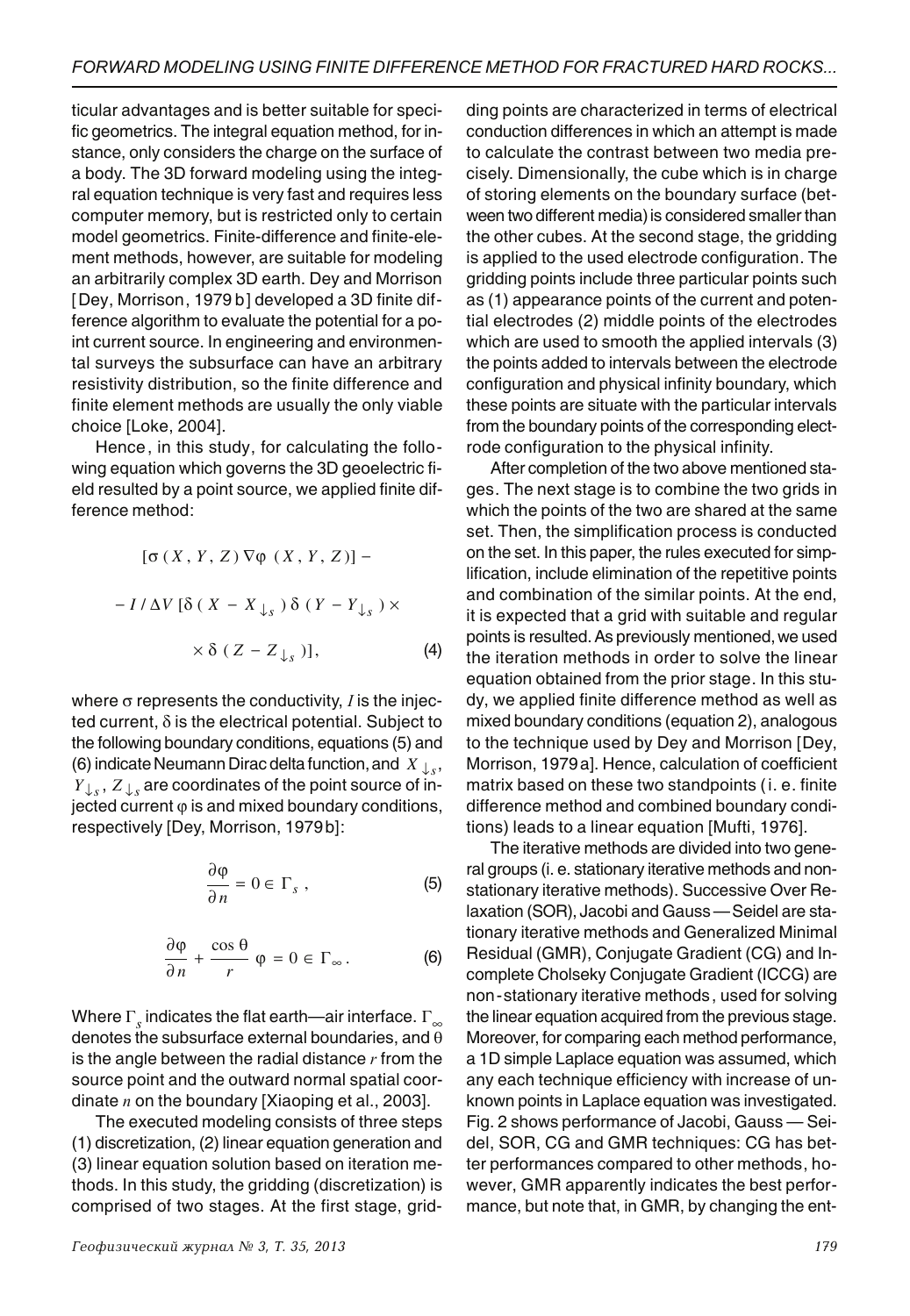

Fig. 2. Performance of Jacobi, Gauss — Seidel, SOR, CG and GMRes techniques in terms of number of unknown points and number of iteration.

ry parameters such as step factor, exposes a different status form the other methods, thus it does not show an appropriate flexibility compared to CG or ICCG. Whereas, ICCG is derived from the CG method which coverages is much more quick and requires much less computer storage [Xiaoping et al., 2003] thus, we utilized the ICCG method in the provided software.

For testing the software, it should be compared with the systems which theoretically have analytical responses. Hence, we took advantage of a medium including a vertical fault which the left- and right-hand sides of the fault have resistivity 100 and 10, respectively. Then, the measurements were conducted over the model using pole-pole configuration with electrode spacing 1 m [Chandra, Singh, 2004]. The results obtained from the software, the "Exact solution" (obtained from the electrical image theory [Telford et al., 1976] and Res2DMod software were compared with each other (Fig. 3). As in-



Fig. 3. The results obtained from the provided software, Exact solution and Res2DMod software for a pole-pole array on the synthetic model.

 $180$   $\Gamma$ 

ducted from Fig. 3, the responses of the Res2DMod software to the model represent higher deviation in comparison with the provided software responses.

**Geology of the study area.** The study area is geologically located in the central Alborz zone in the North of Iran including Formations such as Route, Shemshak, Karaj and contemporary sediments. In this region, the hard rocks covered by a pretty thin mantel (2 to 15 m deep) of weathered soil. The study area suffers from the fractures and faults which form the main groundwater-bearing reservoirs. Fig. 4 shows the geology map and location of the region.

**Test on synthetic model and field sur vey application.** To evaluate the utility of the provided software and combined sounding-profiling method in detection of a vertical conductive zone, we made a model using the provided software. Fig. 5 shows a representative model that could be encountered in the study area (according to the available trench in the study area). As illustrated, the synthetic model consists of a weathering overburden with resistivity value of 50  $\Omega$ *m*, a vertical fracture zone with resistivity and thickness 20  $\Omega$ *m*, and 30 m, respectively, and two high-resistivity blocks on the left- and right-and sides of the anomaly which have intrinsic resistivity values of 200  $\Omega$ *m* and 500  $\Omega$ *m*, respectively. The apparent-resistivity pseudo-section for this model was calculated for combination of the left and right half-Schlumberger configurations (from equation (2)). The sounding spacing is 50 m and the location of soundings with respect to the anomaly is illustrated on the top of the model. AB /2 values of 1; 1,47; 2,15; 3,16; 4,64, ..., 316 m were used at each measurement station. Fig. 6 illustrates the pseudo-section corresponding to the mean values of the two three electrode arrays AMN and MNB on the model (from equation (2)). The apparent-resistivity values show the existence of a lowresistivity zone. The model obtained from the 2D inversion of the four-electrode array (AMNB) using the "non-conventional array" option in the RES2DINV program is shown in Fig. 7, which indicates a lowresistivity zone in the middle of the section corresponding to the synthetic model. In addition, we conducted a geoelectric survey over a fracture hard rock area which located in Pakdeh, North of Iran, using the combined resistivity sounding-profiling method along one survey line perpendicular to the fault strike direction with five soundings separated by a distance of 50 m and maximum current electrode spa-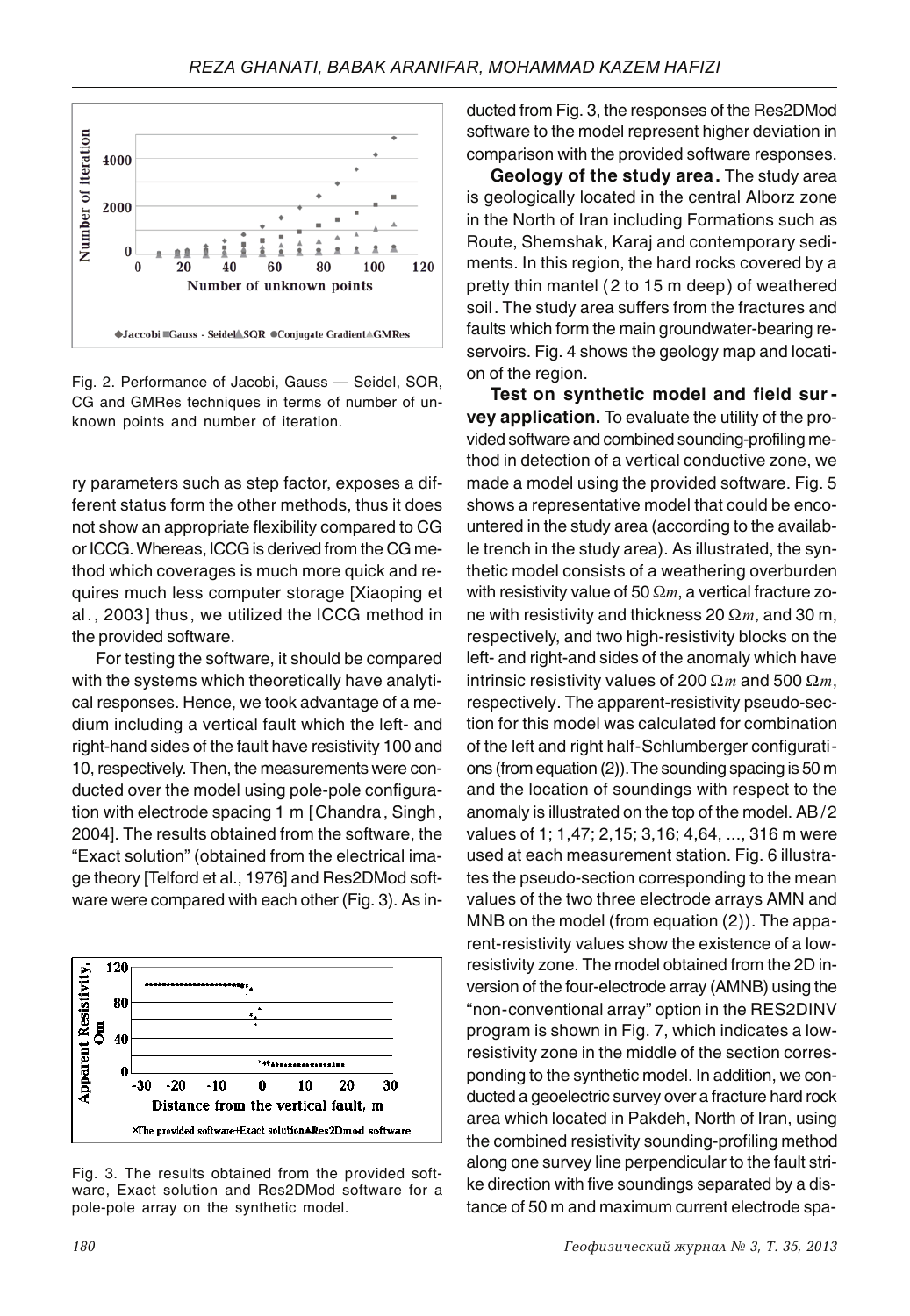

Fig. 4. Sketch of the geological map of the study area.



Fig. 5. Synthetic model including a weathered overburden with resistivity value of 50  $\Omega$ m, a vertical fracture zone with resistivity and thickness equals to 20  $\Omega$ *m*, and 30 *m*, respectively, and two high-resistivity blocks on the left- and right-hand sides which have resistivity values of 200  $\Omega$ *m* and 500  $\Omega$ *m*, respectively. S1 to S5 represent location of the sounding stations.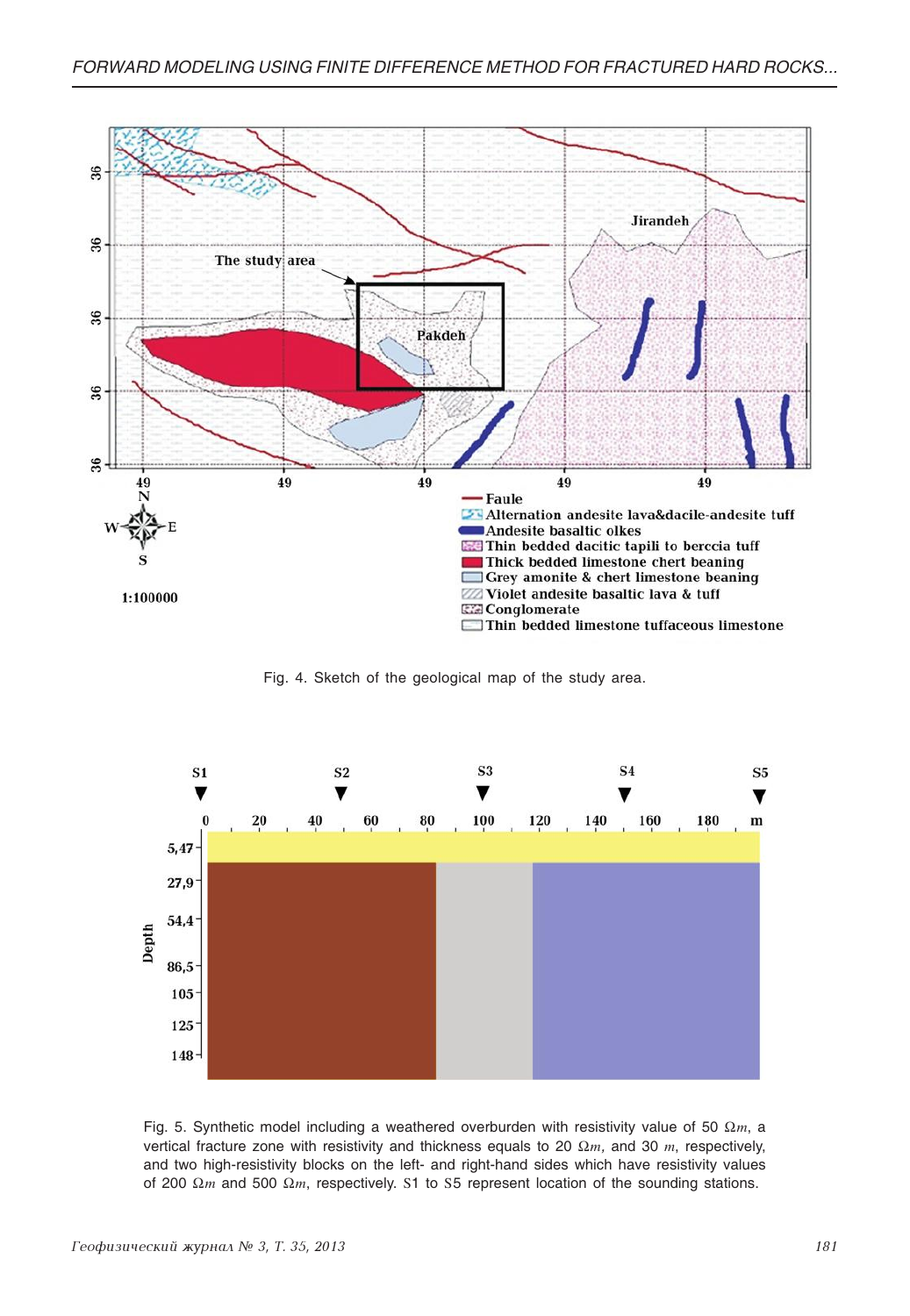

Fig. 6. The pseudo-section presentation of the combination of resistivity values from the two three electrode arrays AMN and MNB on the model.



**Iteration 5 RMS error =**  $11,9\%$ 

Fig. 7. The 2D inverted model of the four-electrode array (AMNB) using the "non-conventional array" option in the Res2DINV program.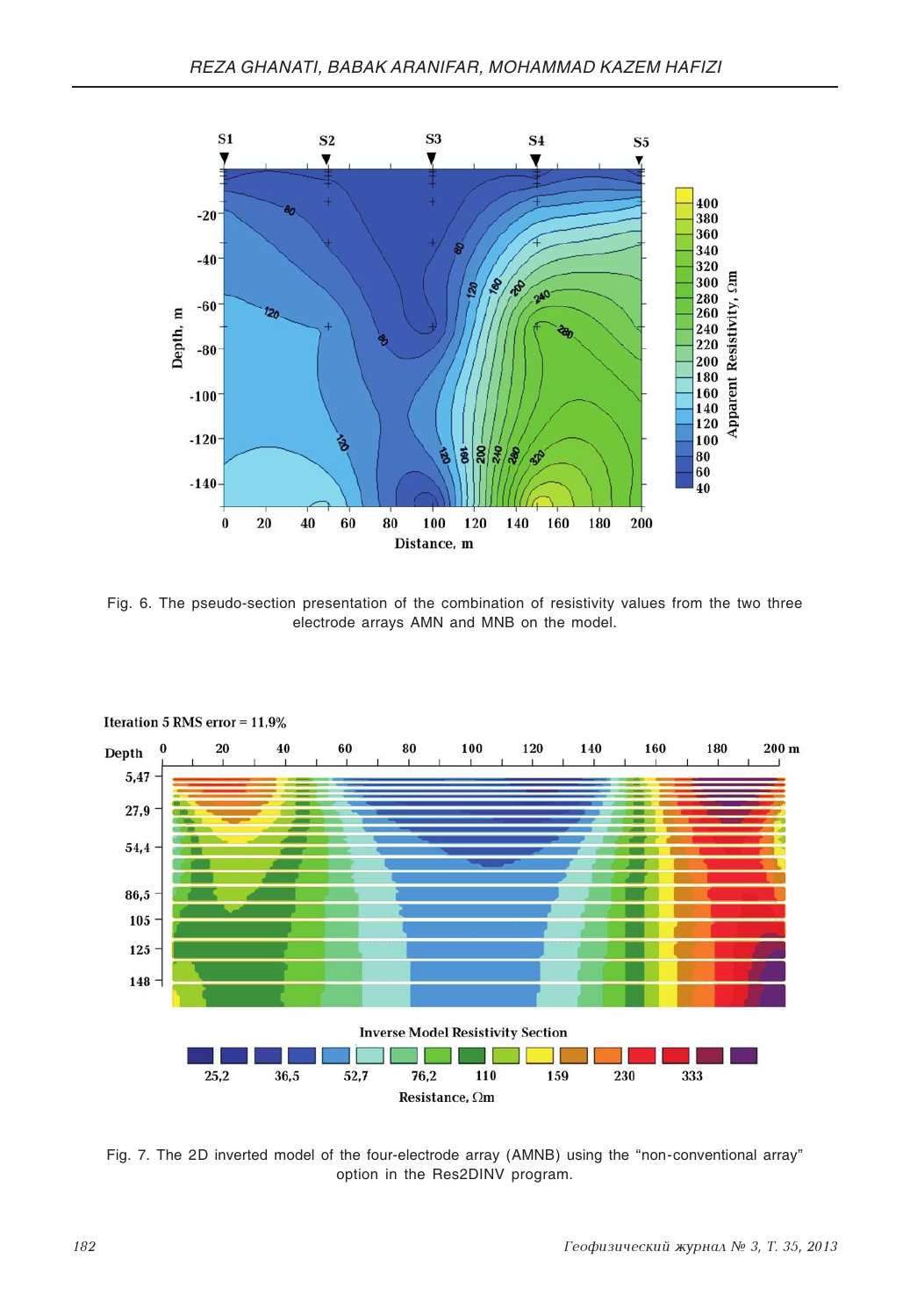cing 928 m a total of 250 apparent-resistivity values were obtained. Sounding locations were selected by geological study as well as by hydrogeological suitability. Fig. 8 and 9 show representative apparent-resistivity pseudo-sections for the values obtained from combination of the left and right Half-Schlumberger arrays from the field measurements and its inverted model by means of the "non-conventional array" option in the RES2DINV program. As seen, the 2D resistivity section reveals a probable fracture zone between soundings 2 to 3 due to having low resistivity values 30 to 50  $\Omega$ *m* which can be recommended for a drilling (marked by a black arrow) as well as at the location of sounding 4 a rethe model using pole-pole array. The results obtained from the software, the "Exact solution" and Res2DMod software to the synthetic model showed that the responses of the Res2DMod represent higher deviation in comparison with the provided software responses. Furthermore, to examine the proficiency of the software, a fracture zone saturated with water which has lower resistivity to its surroundings, analogous to the study area, using the provided software was modeled and the responses of the model to three-electrode array were calculated. The pseudo-section from the three-electrode array measurements on the synthetic model revealed a low-resistivity zone. Then, we conducted a field sur-



Fig. 8. Apparent-resistivity pseudo-section for the values obtained from combination of the left and right Half-Schlumberger arrays from the field measurements.

latively high resistivity zone exists implicating nonpresence of groundwater flow in there. Furthermore, the finding of geophysical surveys was proved by a tube-well drilled adjacent to the sounding 3 location which yielded a large amount of groundwater.

**Discussion and Conclusions.** Fractures are the primary source to store and allow movement of groundwater in hard rock areas. The size and location of the fractures, interconnection of the fractures and amount of the material that may be clogging the fractures and recharging sources assess how much water one can get out of the hard rock. The volume of water stored in fractured hard rocks is less compared to the conventional aquifer. There-

 $I$ еофизический журнал № 3, Т. 35, 2013  $\blacksquare$ 

fore, the location of potential fracture zones in hard rock area is extremely important to have the best chances to extract large amount of groundwater. The efficiency of two Half-Schlumberger arrays AMN and MNB is presented here to map fracture hard rock areas. The anomaly in fact obtained in three electrode array measurements is an indication of the presence of conductive zone in which hard rock areas implicate the existence of fracture zone. In this study, a geoelectric forward modeling was provided and in order to investigate its accuracy, it was compared with systems which theoretically have analytical responses. Thus, we made a synthetic model and some measurements were conducted over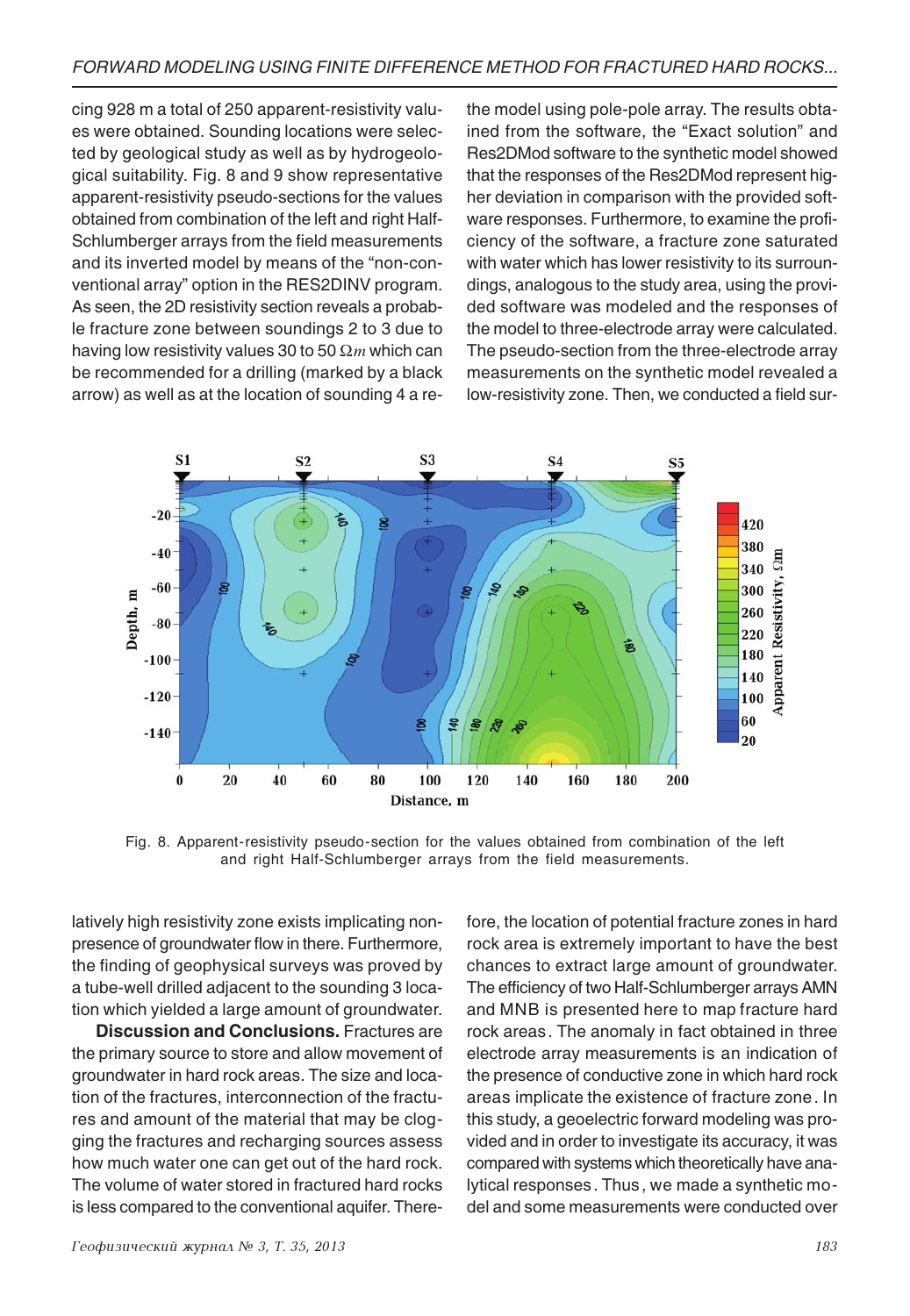

Fig. 9. The 2D inverted model of the four-electrode array (AMNB) using the "non-conventional array" option in the Res2DINV program from the field measurements. The recommended point for drilling is marked by a black arrow.

vey by means of the three-electrode array in a hard rock terrain in the North of Iran. The two-dimensional (2D) inversion of the three-electrode apparent resistivity data led to location of a low-resistivity area implicating the presence of fracture zone in the study area. Drilling of a tube-well resulted in a waterbearing zone that the validity of our interpretation was checked. On the other hand, high similarity between the pseudo-sections obtained from modeling and field survey results regarding existence of the fracture zone showed the high proficiency and accuracy of the provided forward modeling software.

## **References**

- Блох И. М. Электропрофилирование методом сопротивлений. - Москва: Госгеолтехиздат, 1962.  $-239c.$
- Candansayar M. E., Basokur A. T. Detecting smallscale targets by the 2D inversion of two-sided three-electrode data: application to an archaeological survey // Geophys. Prospecting. - 2001. **49**. — P. 13—25.
- Candansayar M. E., Basokur A. T., Peksen E. Detecting small-scale targets by the two-sided gra-

dient transformation // J. Balkan Geophys. Soc. — 1999. — **2**, N 4. — 100—111.

- Chandra S., Singh V. S. A combined approach of Schlumberger and axial pole-pole configurations for groundwater exploration in hard-rock areas // J. Appl. Geophys. — 2004. — **36**. — P. 45—55.
- Dey A., Morrison H. F. Resistivity modeling for arbitrarily shaped two-dimensional structures // Geophys. Prospecting. — 1979a. — **27**. — P. 1020— 1036.